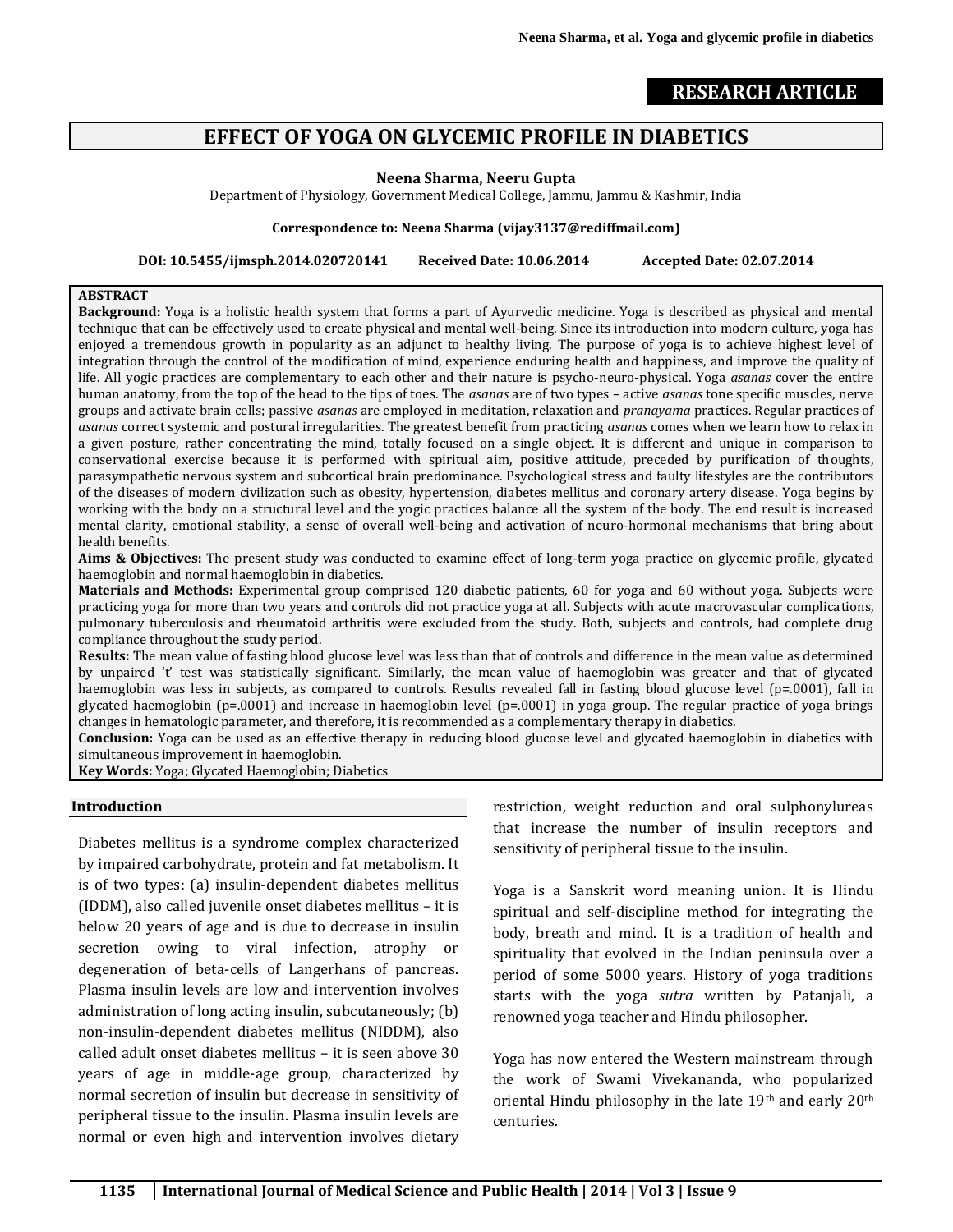The yogic system of health involves the exercise of all types of muscles of the body *i.e.*, skeletal, smooth and cardiac with little expenditure of energy. The associated intra-thoracic and intra-abdominal pressure changes form the basis of yoga system of health. All yogic practices are complementary to each other and people of all ages can practice yogic exercises easily and effectively. The nature of yogic practices is psychoneuro-physical. The main aim of yoga is to achieve highest potential and level of integration through the control of the mind.

Anyone, who practices yoga correctly, soon begins to appreciate the depth and breadth of its benefits, like relaxation and softening of deep inner tension and blockages, sense of body-mind equilibrium and feeling of energetic light heartedness.

Yoga is physical and mental exercise that aims at minimizing haematological, circulatory and respiratory health problems. It is an important element of Ayurvedic medicine *i.e.*, the science of life. Traditional yoga is a philosophy for living and is associated with a series of behavioural modifications that contribute to a healthy lifestyle.

Yoga is beneficial in the management of respiratory and circulatory health problems including stress, anxiety and depression. Recent research on yoga has confirmed that it has therapeutic effect in the treatment of chronic obstructive pulmonary disease, diabetes mellitus, low backache, stress-related psychosomatic disorders, coronary artery disease, gastrointestinal tract disturbances, postural defects and joint pain. Women subjected to psychological stress found significant improvement after three months yoga program.**[1]** In anxiety disorders, the effectiveness of yoga has also being proven.**[2]** The increase in thalamic GABA levels observed after yoga practice explains the improvement in anxiety disorder, depression and multiple sclerosis where lower GABA levels were found.**[3]**

Patients with chronic back pain are recommended yoga for its analgesic effect.**[4]** Yogic lifestyle in hot flushes, blood pressure, irritability and stress associated with menopause had led to the improvement in quality of life.**[5]**

Three months of yoga practice in patients suffering from chronic renal failure undergoing hemodialysis, raised the blood cell count by 11%, the haematocrit by 13%, pain by 37%, urea by 29% and creatinine by 14%.**[6]** However, there are certain risks of yoga practices, particularly in those individuals who are physically unfit or weak or when the yogic practices are not performed by them within strict limits of safety. The risks include musculoskeletal injury, arrhythmia, dehydration, fluctuation of hemodynamic parameters, thromboembolic phenomenon due to intimal tear resulting in stroke.

Today, yoga forms an important part of mind/body strategies to promote good health, which includes relaxation techniques, hypnosis, visualization, feedback, meditation, breathing exercises, cognitive behavioural therapy and spirituality.**[7]** These all strategies are based on researches into the connections between the nervous, immune and endocrine systems, all of which make up basis of psycho-neuro-endocrino-immunology.**[8]**

With the limited information available regarding glycemic profile in diabetics among yoga practitioners, the present study was undertaken to assess the influence of prolonged yoga practice of more than two years on glycemic profile in diabetic patients.

## **Materials and Methods**

The present study was undertaken among diabetics. Experiment subjects were recruited from a yoga centre in Jammu city. Control subjects were selected from diabetic patients attending a diabetic clinic centre in Jammu city. Total subjects were grouped into 60 for yoga practitioners, and another 60 for controls. The subjects of both the groups were aged between 40 to 60 years. None of them was either alcoholic or smoker and subjects in the experimental group were practicing yoga for more than two years.

Subjects with acute macro-vascular complications, pulmonary tuberculosis, rheumatoid arthritis and those who were not able to perform yoga were excluded from the study. Compliance with the intervention therapy in the form of yoga was defined as attendance for at least four days a week at the yoga centre.

The eligibility criterion for controls was same as that of subjects but they were not yoga practitioners and did not believe in yoga. The diabetics had complete drug compliance throughout the study period. The experimental subjects were taking 1½ hour session for at least four times a week at a yoga centre. None of the subject engaged in any other out-of-routine physical activity.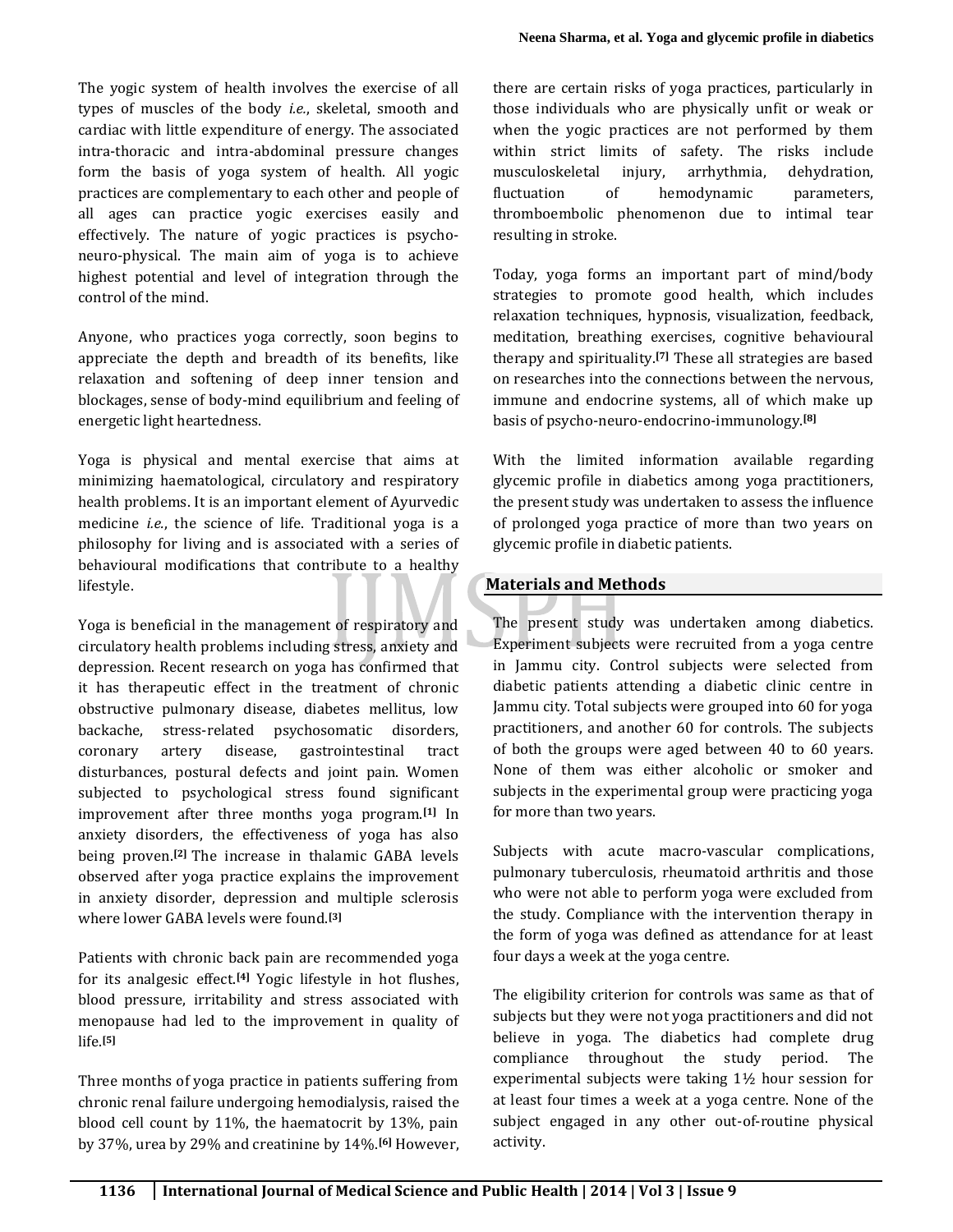### **Yoga Program**

- The yogic exercises were learnt first and then performed.
- The exercise mat was used and room were well ventilated and clean.
- Yoga was done on an empty stomach in peaceful surroundings and clean simple dress was worn.
- All exercises were performed slowly, gently, smoothly and not to the point of exhaustion.
- The *asanas* were done with positive attitude *i.e.*, with the conscious awareness of spirituality.
- The best timing suggested was day break time *i.e.*, dawn, for yoga to be performed.
- It was performed every day for  $1 \frac{1}{2}$  at the same time and at a fixed place.

The yoga program began with *Surya Namaskar* and continued with a series of *asanas* like *Tadasana, Padahastasana, Vrikshasana, Trikonasana, Vajrasana, Vakrasana, Gomukhasana, Paschimottanasana, Pawanamuktasana* and *Dhanurasana*.

*Pranayama i.e.,* abdominal, thoracic and cervical breathing and *dhyana i.e.*, meditation, mental tranquillity, inner peace techniques accompanied these *asanas*.

*Surya Namaskar,* or salutation to sun, energies the neuroglandular and neuro-muscular system of body and ensures balanced supply of oxygenated blood, thus strengthening entire psychosomatic system of human body. *Pada* means feet and *Hasta* the hands, thus *Padahastasana* increases the flexibility of spine and removes the extra fat from abdomen. *Vrikshasana* means tree posture, which improves coordination between body and mind.

*Trikonasana, i.e.* a triangular form, makes the spine flexible and removes the fat from abdomen. *Vajrasana* improves digestion and blood circulation along with strengthening the thigh muscles. *Paschimottanasana* means stretching of back, which improves the flexibility of spine and strengthens the back muscles. *Pawanmuktasana* removes gas from abdomen and abdominal fat. It also helps to get rid of constipation.

*Dhanurasana* is specific for diabetics as it is helpful to control blood sugar. The subject lies prone with face down on the floor and then arch back to hold the ankles with hands. The subject inhales while being arched and exhale while the prone position is reached. It provides blood circulation, strengthens abdominal muscles, removes constipation, maintains spine erect and controls the blood sugar level in diabetic patients.

*Pranayama* or breathing exercises and *asanas* work hand-in-hand to balance and integrate different physiological functions, and help to dissolve emotional blocks and negative habit patterns, that can obstruct the flow of vital energy within the body. It involves a slow deep breath (for about 6 minutes), involving predominant use of the abdominal musculature and diaphragm. The breath is held momentarily in full inspiration within the limits of comfort, and then slow and spontaneous exhalation is done. Again the respiration is held within the limits of comfort in full exhalation.

#### **Blood Sampling**

The blood sampling was done between 9.00 am to 10.00 am from a forearm vein of all the participants with fasting for more than eight hours. The haematological parameter, haemoglobin and glycosylated haemoglobin and biochemical parameter like fasting blood glucose were analyzed.

One ml of venous blood in an EDTA tube was taken. Haemoglobin and glycosylated haemoglobin were analyzed with automated haematology analyzer Sysmex K-1000, which is a fully automated qualitative haematology analyzer for *in-vitro* diagnostic use in clinical laboratories. It provides quick screening for haematological testing.

The biochemical analysis of fasting blood sugar was carried out by taking 2 ml of venous blood in biochemical tube and results were determined by automated analyzer.

#### **Results**

Table 1 depicts the age distribution of the subjects and controls. Maximum number of subjects was in the age group of 40 to 45 years and minimum number of subjects was in the age group of 56 to 60 years.

The mean value of blood glucose level of subjects was 132.63, and that of controls was 193.31. The difference between the mean value of blood glucose level determined by unpaired 't' test was statistically highly significant (p=.0001). The mean value of haemoglobin in subjects was higher (10.30) than that of controls (7.77) and the difference in the mean value was statistically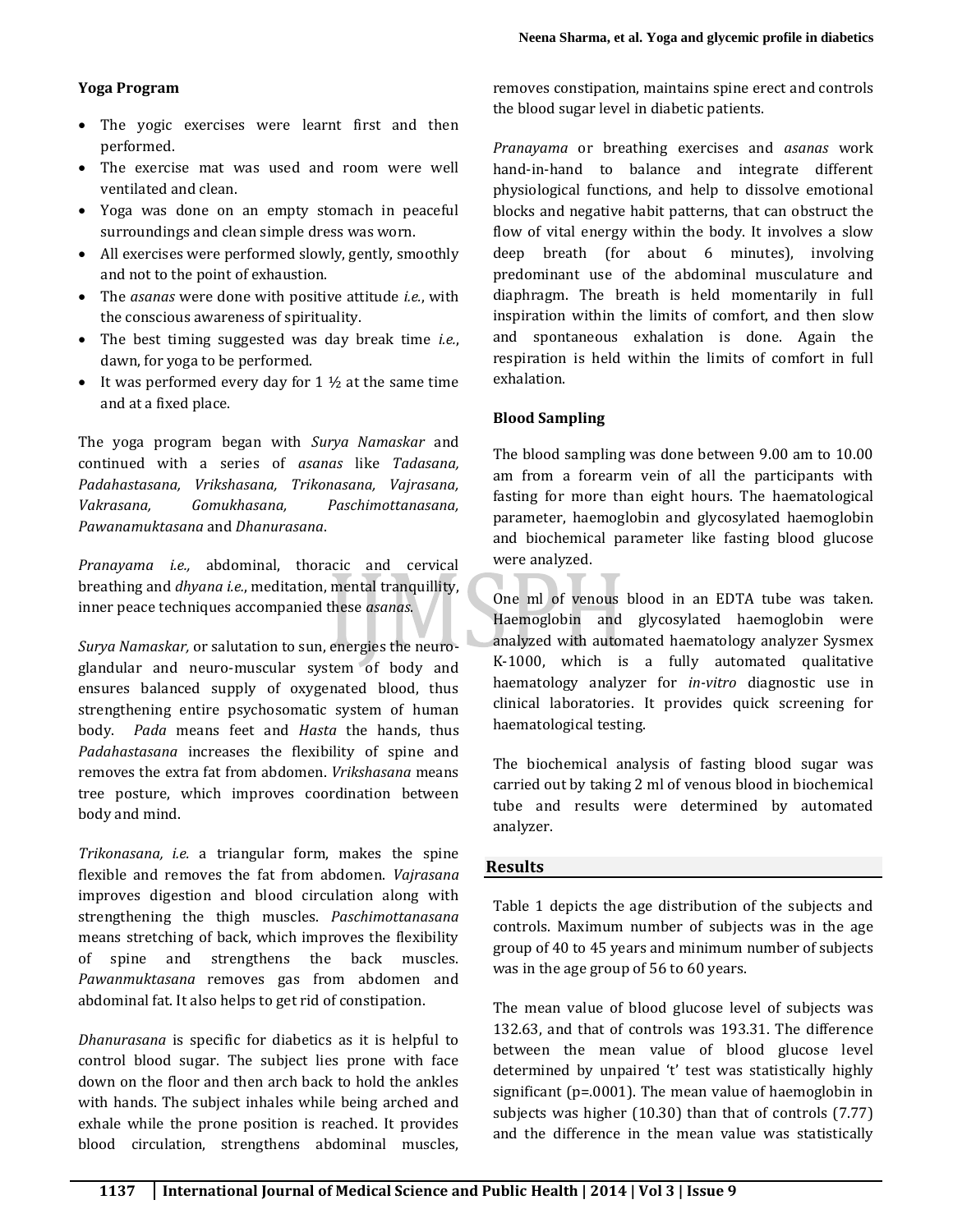highly significant (p=.0001). The mean value of glycosylated hemoglobin in subjects was lower as compared to controls and the difference between the two was statistically highly significant (p=.0001).

| Table-1: Age distribution of subjects and controls |                            |                              |  |
|----------------------------------------------------|----------------------------|------------------------------|--|
| Age (years)                                        | Subjects (n=60)<br>No. (%) | Controls $(n=60)$<br>No. (%) |  |
| $40 - 45$                                          | 22 (36.7)                  | 18 (30.0)                    |  |
| $46 - 50$                                          | 16 (26.7)                  | 20 (33.3)                    |  |
| $51 - 55$                                          | 14 (23.3)                  | 10 (16.7)                    |  |
| $56 - 60$                                          | (13.3)                     | 12 (20.0)                    |  |

| Table-2: Mean value of haematological and glycemic parameters of<br>subjects and controls |                   |                   |            |  |
|-------------------------------------------------------------------------------------------|-------------------|-------------------|------------|--|
| Parameter                                                                                 | Subjects (n=60)   | Controls (n=60)   | p-value    |  |
| Fasting blood glucose                                                                     | $132.63 \pm 5.64$ | $193.31 \pm 5.36$ | $0.0001**$ |  |
| Haemoglobin                                                                               | $10.30 \pm 0.59$  | $7.77 \pm 0.16$   | $0.0001**$ |  |
| Glycosylated haemoglobin                                                                  | $7.68 \pm 0.81$   | $8.99 \pm 0.39$   | $0.0001**$ |  |
| **Highly significant                                                                      |                   |                   |            |  |



#### **Discussion**

Yogis living up to a very gold age attribute their longevity to the benefits of regular practice of yoga and *pranayama,* which maintains circulatory and respiratory health, muscle strength, tone, posture with improvement in blood glucose and haematological profile.

Yoga practice is natural and healthy way to achieve body and mind fitness and prevent the onset of disease. The metabolic effect of the practices of *asana*, *pranayama* and meditation synergize with other physical effects and contribute to health, fitness and sense of well-being. Yoga is an essential variable in the prevention of CVS disease associated with diabetes. It results in improvement in cardio-respiratory performance and psychological profile within improved sense of well-being.

*Asanas,* when practiced along with *pranayama* and

meditation over a period of time, significantly reduce the metabolic rate due to decreased sympathetic nervous system activity. The metabolic effect through practices of *asana, pranayama* and meditation may work in synergy with the physical effects, maintaining uniqueness of yoga from other forms of exercise in delaying the onset of cardiovascular, circulatory and autonomic dysfunctions in diabetes.

Yoga practice maintains muscle strength and bone density, joint flexibility and improves posture, balance and mobility. Yoga, combined with *pranayama* and meditation, maintains circulatory and respiratory health fitness.

Type-2 diabetes, heart disease, arteriosclerosis, atherosclerosis, liver disease, elevated cholesterol and hypertension are the medical conditions associated with insulin insensitivity and elevated blood glucose levels. It has been suggested that exercise, brisk walk, relaxation and stress reduction cause weight loss, healthier distribution of body fat and increase in insulin sensitivity.

With modernization and exacerbation of work stress, the importance of yoga cannot be ignored. It has evolved as a holistic approach to combat work-related stress, anxiety and depression. Psychological stress activates the oxidation process at membrane lipid level, disrupting the membrane, and causing release of oxygen at tissue level to relieve hypoxia. This tissue hypoxia plays important role in pathogenesis of cardiovascular disease, which is exacerbated in diabetes. High level of stress leads to increased cortisol level, which causes mobilization of fatty acids from fat stores, leading to higher level of abdominal fat. There is strong association between increased waist circumference (owing to the abdominal fat) and insulin insensitivity owing to increased fatty acids and diabetes.

Any form of exercise can reduce abdominal fat but the uniqueness of yoga to alleviate stress with cardioprotective effect is effective and incomparable. However, yoga and relaxation techniques may not cause overall weight loss, but result in healthier distribution of body fat in overweight subjects.

Limited literature is available on the effect of yoga practice on fasting blood glucose level, haemoglobin and glycosylated haemoglobin among diabetics. The present study was undertaken to comment on the beneficial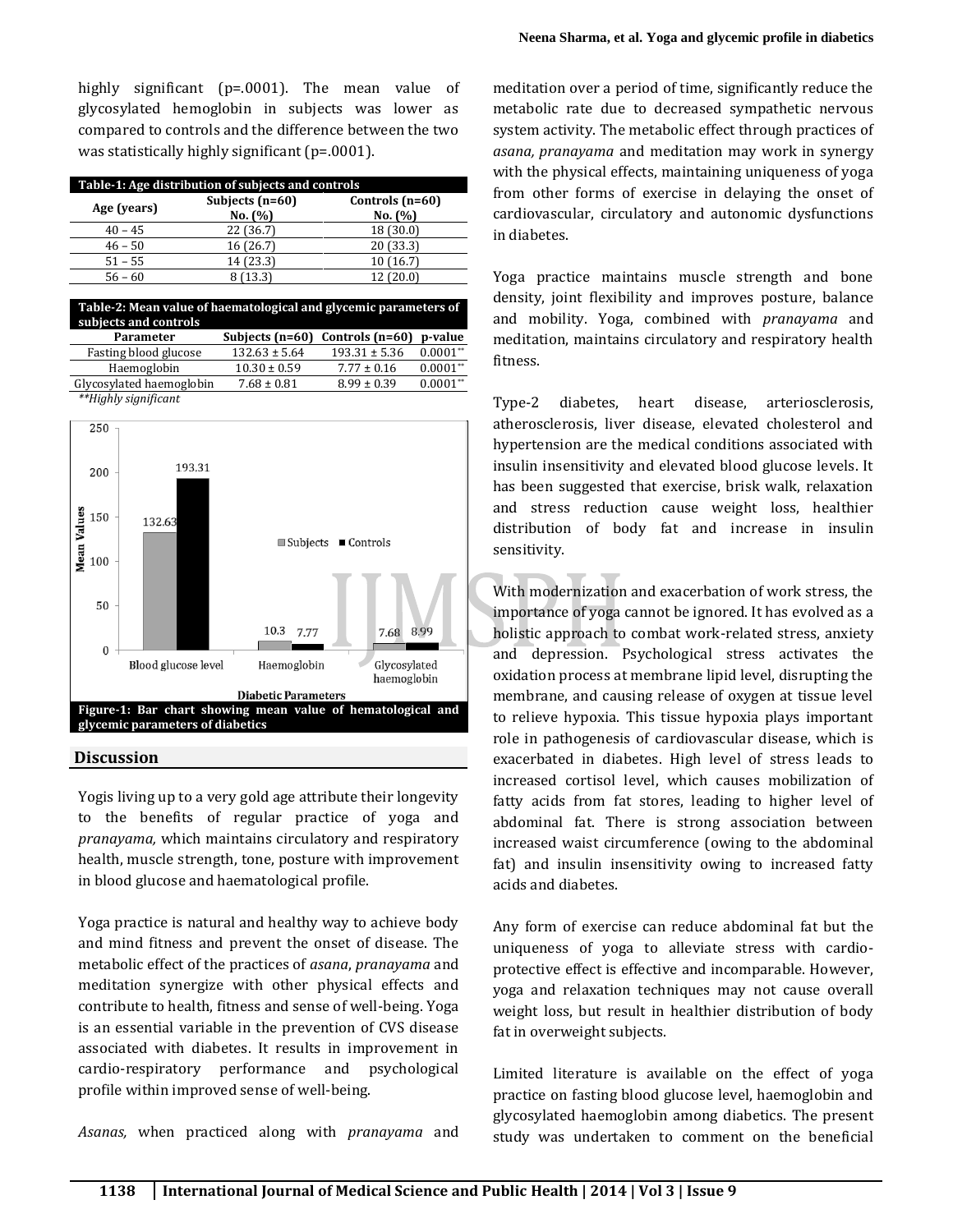effect of long-term practice of yoga on glycemic profile in diabetics.

In the present study, the mean value of fasting blood glucose was less than that of controls and the difference between the two was statistically highly significant. Our observations were in compliance with the study conducted by Cerranque et al.**[9]**, who conducted haematological and biochemical profile in 26 subjects. The experimental group consisted of 16 long-term yoga practitioners and 10 healthy ordinary subjects. The results revealed a decrease in the blood glucose level in yoga practitioners, as compared to controls.

Our findings are also in compliance with the study conducted by Hegde et al.**[10]** on the effect of three month yoga practice on oxidative stress in type-2 diabetics. Yoga practitioners achieved significant improvement in body mass index, fasting blood glucose level, postprandial blood glucose, glycosylated haemoglobin, glutathione and vitamin-C at 3 months compared with the standard care group. Gordon et al.**[11]** also reported 20% reduction in oxidative stress and decrease in blood glucose level.

The present study demonstrated that yoga practice can cause a noticeable increase in haemoglobin, which explains the cardio-protective role of yoga by improving cell oxygenation through supplying red blood cells richer in haemoglobin, without increasing the percentage of red blood cells and blood viscosity which could be a cardiovascular risk factor.

Physical and mental stress, conditioned by sympathetic stimulation, raises blood pressure and elevates capillary hydrostatic pressure, facilitating the flow of plasma from the vascular compartment to the interstitial compartment – thus increasing blood viscosity in the capillaries, which is a cardiovascular risk. *Pranayama*, meditation and cognitive behaviour therapy alleviate stress and reduce cardiovascular risk in diabetics.

The higher levels of haemoglobin suggest a modulating effect of yoga with clinical applications and therapeutic interventions in conditions where deficit of haemoglobin is present. The study suggests long-term yoga practice in patients with diabetes that causes marked drop in levels of glycemia, glycated haemoglobin and a rise in haemoglobin.

The long-term yoga practice is effective in decreasing

body weight and blood glucose level. With the awareness of positive effects of yoga on cardio-respiratory, physical, metabolic and mental health, many people are inclined towards the benefits of yoga. The benefits of yoga are availed more by the people with sedentary lifestyles, work stress, increased body weight and above all diabetes.

The present study was an attempt to explore that yoga has a beneficial effect on glucose tolerance and insulin sensitivity. Yoga cannot cure diabetics but can bring in the lifestyle changes necessary to keep diabetic symptoms in check. Yogic measures line and shape the body, improves posture and circulation, and contributes to the sense of well-being. It is beneficial adjuvant for diabetic patients, as it helps to reduce the frequency of hyperglycemia and need for oral hypoglycemic. Thus, yoga can be used as an effective adjuvant of therapy in improving glycemic parameters, and can be administered as an add-on therapy to standard lifestyle interventions.

Advanced level of yoga practice also includes paying special attention to nutrition. A nutritious and vegetarian diet that includes vegetables, cereals, fruits, legumes, dairy products and honey are considered the pivots of the holistic yogic lifestyle.

## **Conclusion**

Yoga can be used as an alternate therapy to reduce the blood glucose and glycated haemoglobin with improvement in the haemoglobin along with the drug therapy.

## **References**

- 1. Michalsen A, Grossman P, Acil A, Langhorst J, Lüdtke R, Esch T, et al. Rapid stress reduction and anxiolysis among distressed women as a consequence of a three-month intensive yoga program. Med Sci Monitor 2009;11:555-61.
- 2. Smith C, Hancock H, Blake-Mortimer J, Eckert K. A randomized comparative trial of yoga and relaxation to reduce stress and anxiety. Complement Ther Med 2007;15:77-83.
- 3. Streeter CC, Whitfield TH, Owen L, Rein T, Karri SK, Yakhkind A, et al. Effects of yoga versus walking on mood, anxiety and brain GABA levels. A randomized controlled MRS Study. J Altern Complement Med 2010;16):1145-52.
- 4. Astin JA. Mind body therapies for the management of pain. Clin J Pain 2004;20:27-32.
- 5. Elavsky S, McAuley F. Physical activity and mental health outcomes during menopause: a randomized controlled trial. Ann Behar Med 2007;33:132-42.
- 6. Yurtkuran M, Alp A, Yurtkuran M, Dilek K. A modified yoga based exercise program in hemodialysis patients: A randomized controlled study. Complement Ther Med 2007;15:164-71.
- 7. Barnes PM, Powell-Griner E, McFann K, Nahin RL. Complementary and alternative medicine use among adults: United States, 2002. Adv Data 2004;343:1-19.